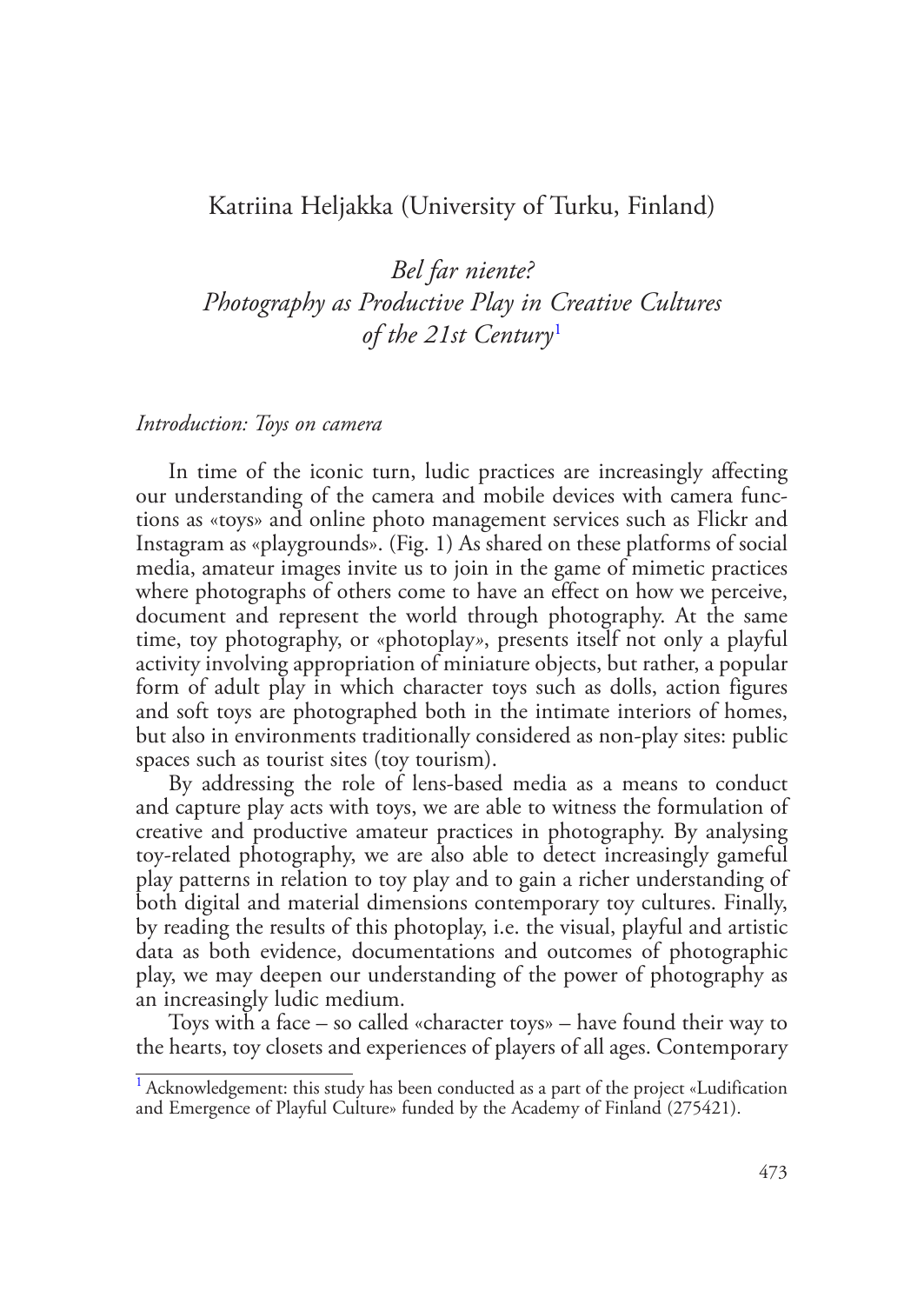doll play does not necessarily limit itself to manipulative interactions with the toy, but extends to both multiple media platforms and physical playgrounds, when cameras are appropriated in play scenarios. Adults, as well as children are simultaneously playing with their toys and cameras not only in public spaces such as urban environments (e.g. tourist sites and monuments) and natural surroundings, but in the intimacy of built play environments such as doll houses and dioramas in domestic spheres. Furthermore, photoplay, once shared online on Flickr, Facebook or Instagram, functions as evidence and documentation of the otherwise ephemeral toy play activity. (Fig. 2)

## *Play made visible: Doll play on multiple platforms*

<span id="page-1-2"></span>Montola considers play as momentary and vanishing – after playing ends it may be difficult to get hold of it without reports, photographs or artefacts created or used in play<sup>[2](#page-1-0)</sup>. Play – both the playing of games and playing with toys has become more performative thanks to developments of social media platforms and services. At the same time, play is often recorded and then shared with mobile devices including cameras and with the help of apps. On social media, play becomes more perceivable as both toy play and playing of games is documented during the activity.

In the activity of photoplay, the camera becomes on one hand a needed extension of toy play and because of this, on the other hand, a toy in itself.

<span id="page-1-3"></span>In *Man, Play and Games* (1961, orig. *Les Jeux et les Hommes,* 1958), Roger Caillois defines play as a voluntary, special, undetermined and unproductive activity, which is both regulated and imaginative. Caillois categorizes play in the forms of competition (*agôn*), games of luck (*alea*), mimicry and vertigo (*ilinx*)<sup>[3](#page-1-1)</sup>. Out of these categories, doll play fits best in the category of mimicry, as when 'dollying' players mimic and repeat 'plots' familiar from either everyday human life or transmedia-related narratives originating either e.g. in works of art, literature, television, films, comic stories – or toys. The doll as the image of the human being and as an anthropomorphized object functions as an instrument for storytelling that enables, when employed in play, identity play through explorations of the self. The doll in this way, becomes a supplementary actant, in many case also a fantasy (and

<span id="page-1-0"></span>[<sup>2</sup>](#page-1-2) M. Montola, *On the Edge of the Magic Circle* (Academic Dissertation), Tampere University Press, 2012, p. 74.

<span id="page-1-1"></span>[<sup>3</sup>](#page-1-3) R. Caillois, *Man, Play and Games*, [Orig. *Les Jeux et les Hommes* published 1958], The Free Press, Glencoe 1961, ix−x.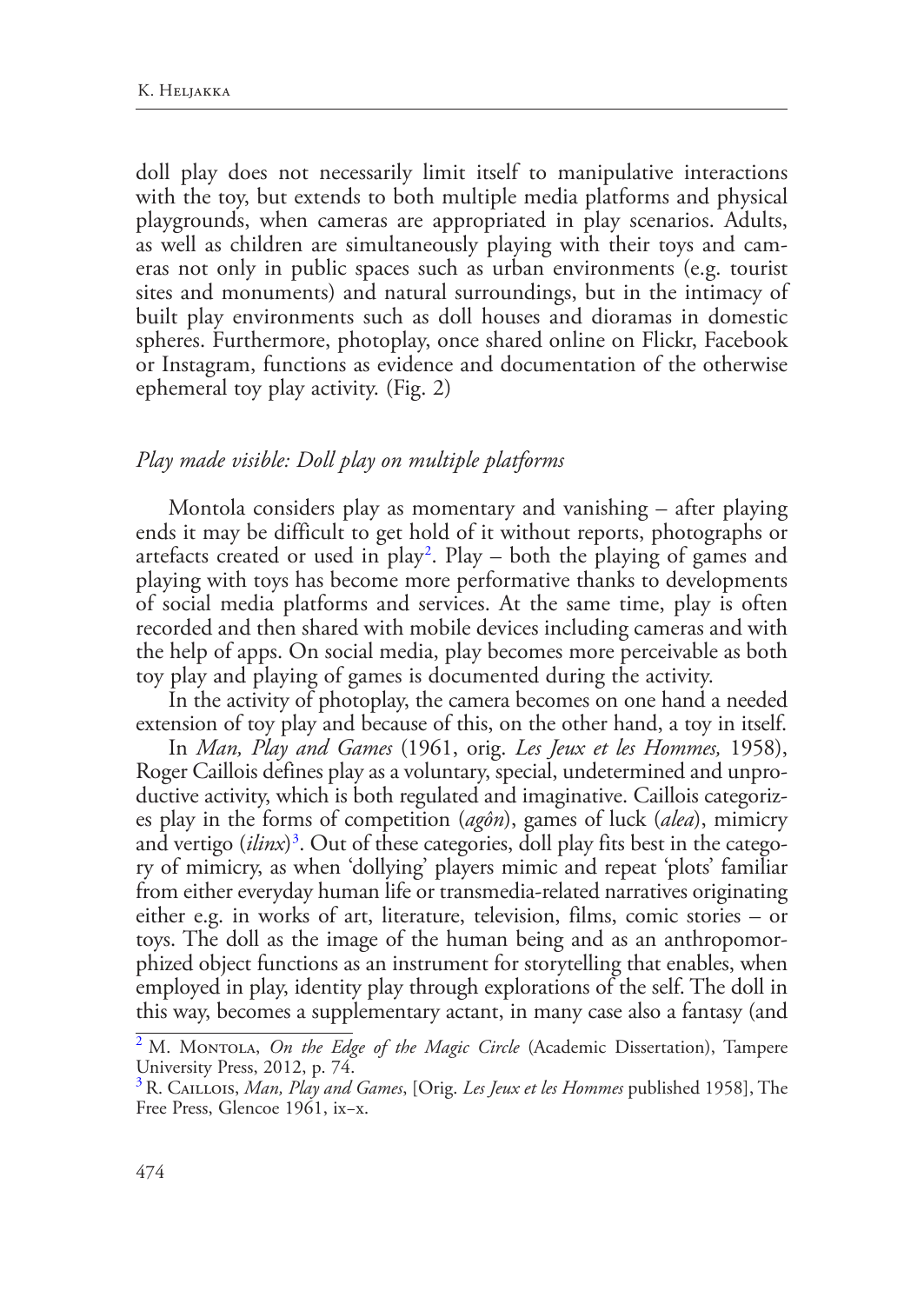miniature) version of oneself, a so-called «mini-me».

Caillois' other definition and distinction on play forms is based on the idea of ludic and paedic play. *Ludus* refers to play which has game-like structure employing rules, *paidia* spontaneous, less formal type of play. Leaning on Caillois' articulation of *ludus—paidia*, doll-play with Blythes (the doll played with in the photographs of this article) as appropriated in photoplaying activities of adults, appears to fit best under *paidia*. Contemporary doll play could well be interpreted as following these non-descript, but socially negotiated and modified rules as it includes some competitive characteristics, yet no clearly articulated winning conditions.

<span id="page-2-4"></span>An additional question of interest here is the one considered with the supposed unproductive nature of play. Caillois sees play as unproductive, even though he describes it as regulated and imaginative. Photoplay as one form of doll play represents, on the contrary, also a *productive* form of play, which results in photographs of toys<sup>[4](#page-2-0)</sup>. As such, it supports the idea presented by Helenius and Lummelahde, according to whom the meaning of the outcomes of play increases depending on the age of the players<sup>[5](#page-2-1)</sup>. Blythe dolls<sup>[6](#page-2-2)</sup>, the dolls used as a case example of character toys in this article, have gained popularity among an adult audience especially through socially shared photoplay in the Internet. The playful affordances of Blythes are multifaceted: As a type of «adult toy», the function of Blythe not only as a collectable object, but more interestingly as a plaything affording various types of self-expression becomes relevant.

<span id="page-2-6"></span><span id="page-2-5"></span>In adult toy play, customized dolls are dressed up, accessorized and after that photoplayed with in different situations and environments. Through the toy users (hobbyists and players) and fan communities interested in Blythe, the plaything in question becomes a surface for reflection for emotional states and evaluation of the playful affordances of the doll in both solitary and social play. The narrative artefact $^7$  $^7$  continues its multiple lives in the toy stories documented, shared, circulated and discussed on the visual and verbal platforms of various social media applications.

<span id="page-2-7"></span><span id="page-2-0"></span>[<sup>4</sup>](#page-2-4) K. Heljakka, *Lelukuvasta kuvaleikkiin. Lelukulttuurin kuriositeetti ja kaksoisrepresentaatio valokuvassa* [*From Toy Photography to Photoplay. A curiosity in toy culture and dou-*

<span id="page-2-1"></span><sup>&</sup>lt;sup>[5](#page-2-5)</sup> A. HELENIUS, L. LUMMELAHTI, *Leikin käsikirja* [*The handbook of play*], PS-kustannus, Jyväskylä 2014.

<span id="page-2-2"></span>See <http://www.thisisblythe.com/> (last accessed 09.2[6](#page-2-6).2010).

<span id="page-2-3"></span>[<sup>7</sup>](#page-2-7) See S. Selander, *Mekaniska såpoperor och narrativa artefakter*. [Mechanical soap operas and narrative artefacts], in ID., *Arbetspapper inom projektet Toys as communication*, Halmstad: Högskolan i Halmstad, NCFL 1999.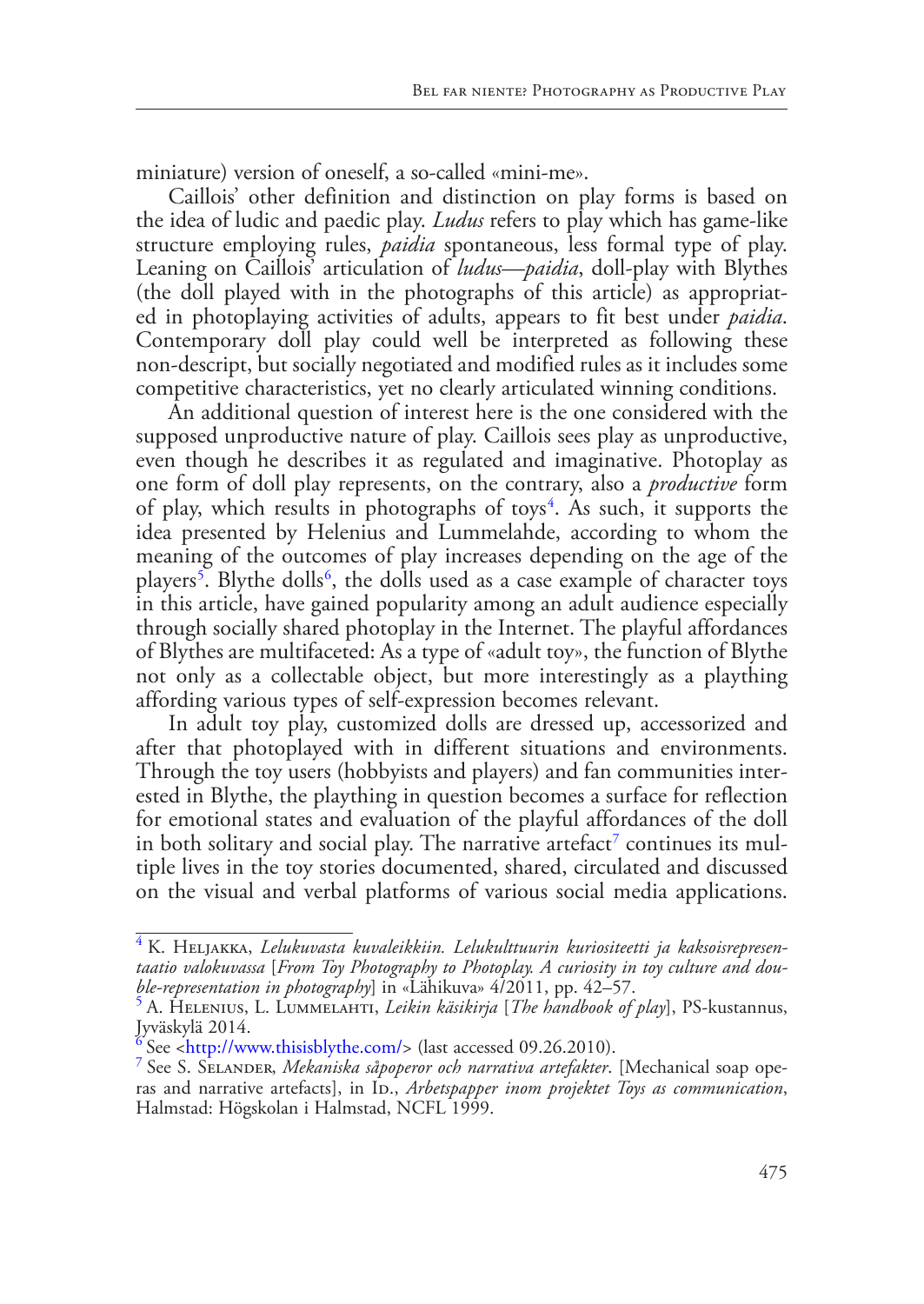Often a character toy, such as a contemporary doll like Blythe, is because of its size and compactness often an object which can be carried around and outside the domestic sphere. The portable quality of a toy clearly adds up to its play value, as it allows playing to extend outside of traditional, domestic, realms of toy play. (Fig. 3)

## *Photoplaying in creative and productive playgrounds*

On Flickr (<[www.flickr.com](http://www.flickr.com)>) one may find hundreds of thousands, even millions of toy-related photographs, where character toys extending from the hyper-real to the fantastic are depicted as collected objects, personalized artworks or as a part of visual and spatial photoplay in single or multiple images.

<span id="page-3-5"></span><span id="page-3-4"></span>Saarikoski *et al.* formulate that playfulness appears to be a function that has attracted people to online activities from the times of its first appearance[8](#page-3-0) . Thus, the Internet may be understood as a kind of playground<sup>[9](#page-3-1)</sup>. Further, digital technologies seem also to stimulate playful goals $10$ .

<span id="page-3-7"></span><span id="page-3-6"></span>Thanks to the services provided by the Internet, digital media may be seen as a tool for creative functions – one that includes characteristics supporting collective play. Flickr, as one of the adult playgrounds online, enables the formation of playful communities. Kaplan and Haenlein describe Flickr as a content community<sup>[11](#page-3-3)</sup>. As such, it functions as an avenue for inviting play. In photoplay with Blythe as well as in other types of photoplay shared online, other players may participate in the evaluation of the aesthetic quality, humorousness and inventiveness by commenting. The sheer volume of toy-related photographs now perceived in e.g. Flickr may contribute to the growth and strengthening of adult doll play as a phenomenon. Inventive visual representations of Blythe may encourage new

<span id="page-3-0"></span>[<sup>8</sup>](#page-3-4) P. Saarikoski *et al*., *Peliä ja leikkiä virtuaalisilla heikkalaatikoilla* [*Games and play in virtual sandboxes*] in ID. (eds.) *Funetista Facebookiin – Internetin* kulttuurihistoria, Gaudeamus, Helsinki 2009 pp. 234–264, p. 261.

<span id="page-3-1"></span><sup>&</sup>lt;sup>[9](#page-3-5)</sup> E. SEITER, *The Internet Playground*, in J. GOLDSTEIN *ET AL.*, *Toys, games and media* (s. 93–108), Lawrence Erlbaum, Mahwah (NJ), 2004.

<span id="page-3-2"></span>[<sup>10</sup>](#page-3-6) Cfr. J. Raessens, *Playful Identities, or the Ludification of Culture*. «Games and Culture I», 1 (2006), pp. 52–57; G. Varrimo, *Die Grenzen der Wirklichkeitsauflösung* [The limits *of the dissolution of reality*] in *Medien-Welten Wirklichkeiten*, edited by G. Vattimo, W. Welsh, pp. 15–26, Wilhelm Fink Verlag, München 1998.

<span id="page-3-3"></span>[<sup>11</sup>](#page-3-7) J. Suominen, *Johdanto – Sosiaalisen median aika* [*Introduction – The time of social media*] in *Sosiaalisen median lyhyt historia*, Gaudeamus Helsinki University Press, Helsinky 2013, pp. 9–27.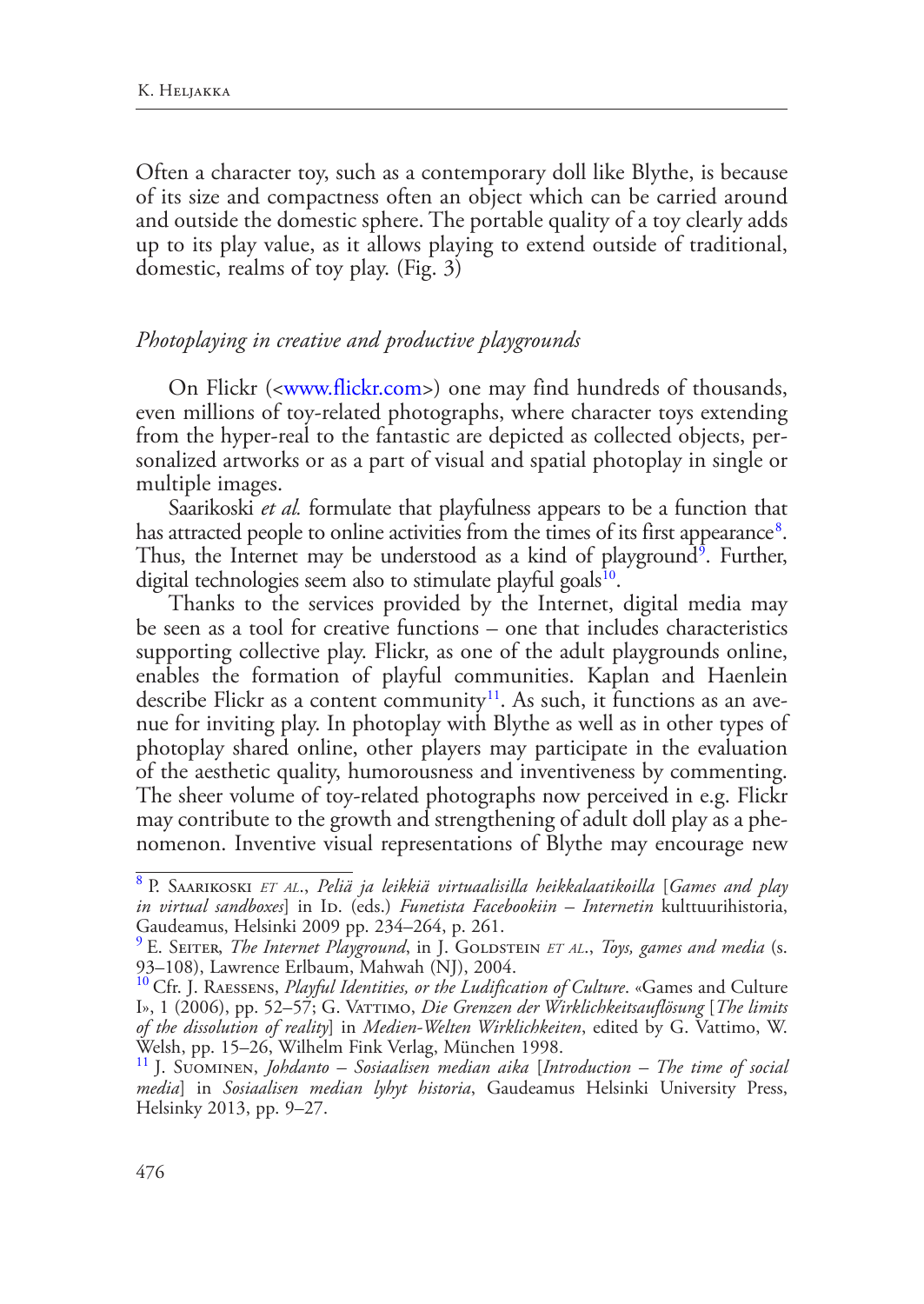<span id="page-4-4"></span>players to acquire a doll of their own or to simply enjoy the photographs as aesthetic outcomes of  $play<sup>12</sup>$  $play<sup>12</sup>$  $play<sup>12</sup>$ .

<span id="page-4-5"></span>Play and perhaps in play only, may a child or adult be creative, says psychoanalytic Donald Winnicott<sup>[13](#page-4-1)</sup>. Contrary to Caillois' view on play, the photoplay of adult can be understood as a productive activity to the part that it molds and renews the meanings attached to toys and becomes together with the play environment and avenue for extending the play affordance of the plaything itself. In play, an adult too is free to explore, create and be productive and in this way, experience the plaything in potentially unexpected ways<sup>14</sup>.

<span id="page-4-6"></span>Creativity employed in toy play becomes perceivable through the concrete outcomes of photoplay and thus, not only a joyous activity for the player him or herself, but for others. Creativity in one player may also influence, through the photographed toy scenarios, other players joining in the «game». Moreover, telling the stories of toy characters makes it possible to explore ones creativity in both useless (autotelic) and purposeful (telic) ways.

<span id="page-4-7"></span>Play and art have a lot in common: creativity, use of imagination, transformation and both metaphoric and associative thinking<sup>15</sup>. In our times of the ludic era, new media forms allow the fast and efficient sharing of various products of storytelling. The stories, e.g. delivered in a through photoplay as shared on social media, make it possible to see how toys have become a medium that operate within other media forms. The doll play patterns employing tools, such as cameras and mobile devices, together with social media and its various service platforms, is a social activity grounded in an ecology of play formed by the player, the toy(s) and the play environment. When considering the affordances of toys and environments, it is possible to see the player as an observer constantly monitoring and evaluating potential sites and situations for play. Photoplay manifests itself when the conditions are right; when both the toy and the camera can be played with in a suitable environment.

In sum, it is possible to think that contemporary dolls appeal to players because of their ability to deliver endlessly seeming possibilities to be wowed by and explored in play. Played productively both solitarily and

<span id="page-4-0"></span>[<sup>12</sup>](#page-4-4) K. Heljakka, *Nettisuhteita nukkeen. Blythe: Kummajaisesta kulttikamaksi* [*Digital bonding with dolls. From curiosity to a cult*] in P. SAARIKOSKI, U. HEINONEN AND R. TURTIAINEN, (eds.), *Digirakkaus 2.0.*, Turun Yliopisto, Kulttuurituotannon ja maisematutkimuksen julkaisut XXXI, 2011, pp. 75–90.

<span id="page-4-2"></span><span id="page-4-1"></span>[<sup>13</sup>](#page-4-5) D. Winnicott, *Play and Reality*, Routledge Classics, Abingdon 2005 (orig. 1971), p. 53. [14](#page-4-6) Heljakka, *Lelukuvasta kuvaleikkiin, cit.*

<span id="page-4-3"></span>[<sup>15</sup>](#page-4-7) L. Piironen, (ed.) *Leikin Pikkujättiläinen* [*The Little Giant of Play*], Werner Söderström Osakeyhtiö, Helsinki 2004, p. 316.